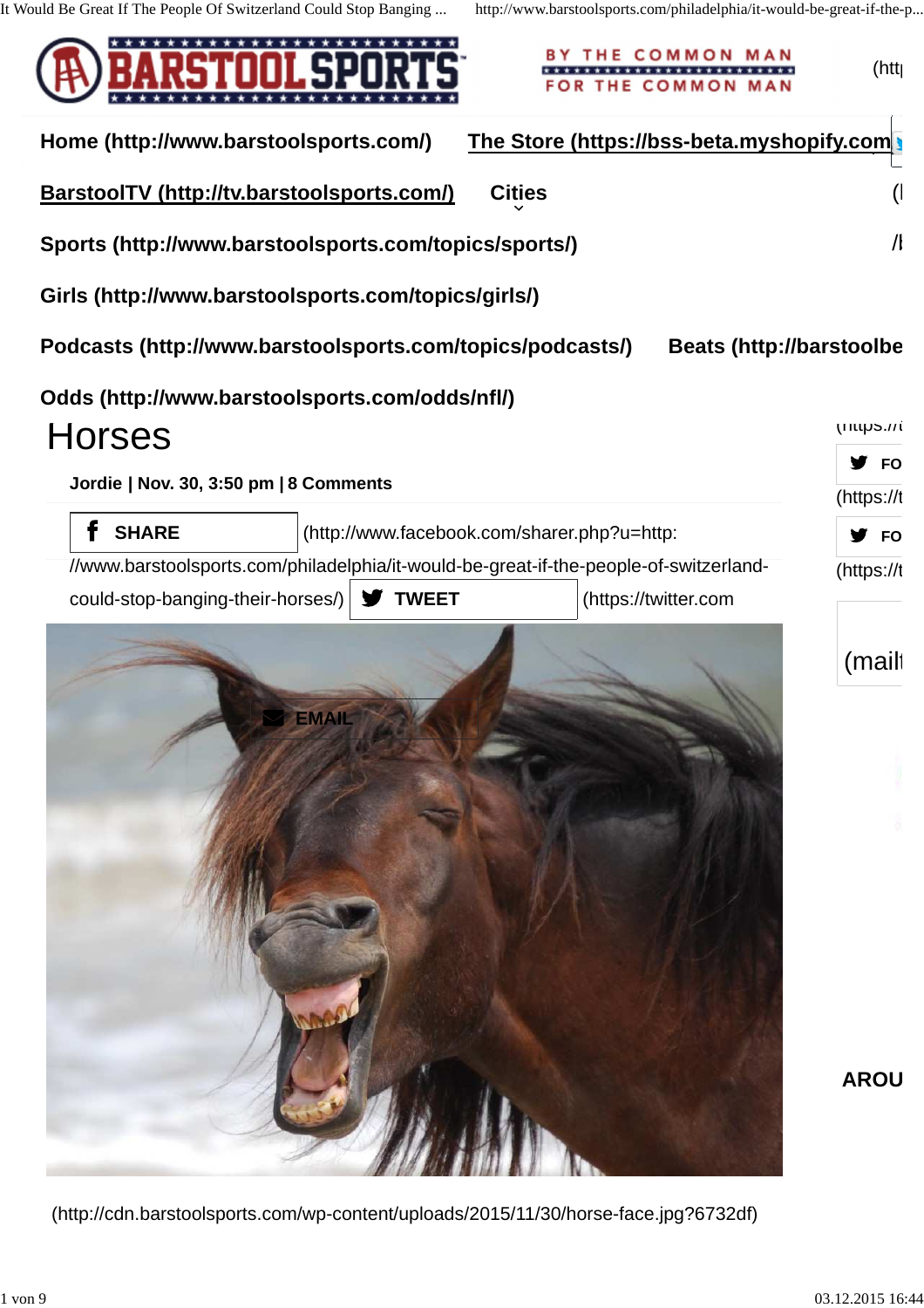It Would Be Great If The People Of Switzerland Could Stop Banging ... http://www.barstoolsports.com/philadelphia/it-would-be-great-if-the-p...

**NYPost** (http://nypost.com/2015/11/27/people-having-sex-with-horses-is-on-the-risein-switzerland/) – More Swiss people are having sex with horses, according to a sickening new report.

There were 105 cases of the maltreatment of horses in Switzerland in 2014 — 10 percent of which involved people having sex with them, according to Tier im Recht, an animal welfare group.

"This rate is relatively elevated compared with other types of animals," Andreas Rüttimann, a legal expert with the group, told reporters, The Local reported. There are an estimated 110,000 horses living on 18,000 Swiss farms. Experts estimate that 10,000 people in Switzerland are "predisposed" to zoophilia, according to the 20 Minuten newspaper.

Listen, I'm not gonna get up on my high horse here (pun 100000% intended) and say who/what people can and cannot fuck. Different strokes for different folks. I get that some people are just into some really weird shit and I don't think it's my place to look down upon anyone for what gets their motor going. But with that being said, I just never really took the Swiss to be a people that partake in horse fucking. I really didn't.

All my life I've been admiring the Swiss for some reason. Swiss Army Knives are sweet, Swiss bank accounts are sweeter, the Swiss bobsled team in Cool Runnings was the GOAT. I mean in my 23 years of living, the only knock I ever had on Switzerland is that Swiss cheese is kinda gross. But now I don't really know what to think about the Swiss. Now I just pray that Handsome Hank and Weird Haircut Seth never have to run a race in Switzerland. It just doesn't make sense. Scandinavian nations already produce top smoke talent. And when you've got chicks like Michelle Hunziker at your disposal, I just don't see how horse fucking becomes a thing.



New Engle  $(<http://www>)$ /dear-pr $\epsilon$ the-denv soft/?utm utm\_med utm\_can

> **Dear Press Denver (http://w** /dear-pr the-den<sup>-</sup> soft/?ut utm\_me **utm** cal



 $(http://ww)$  $/$ if-you-lik darkest-c /?utm\_so utm\_med utm\_can

**If You Li Darkest (http://w /if-you-like-football-last-night** darkest-**/?utm\_s** utm\_me utm\_cai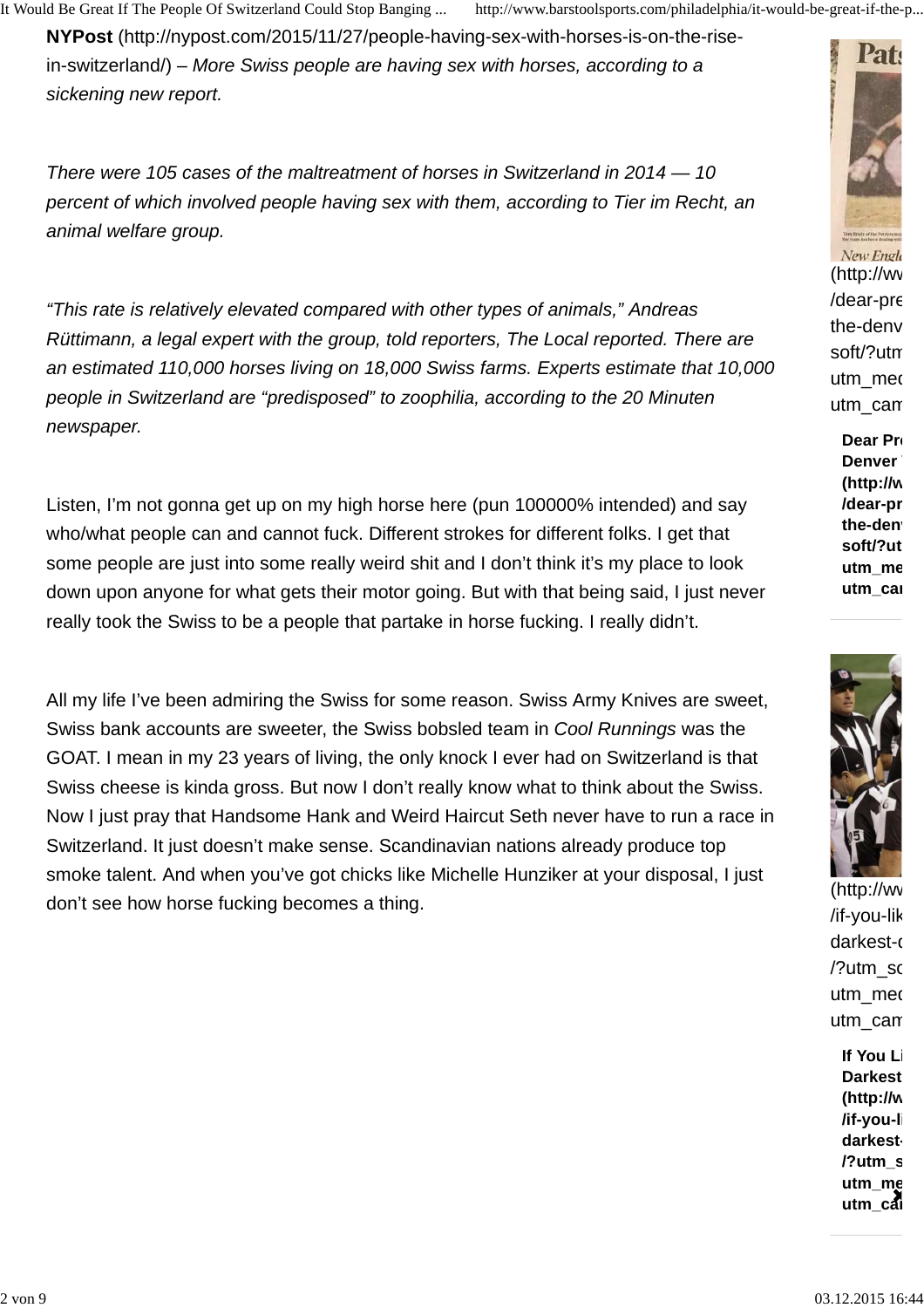It Would Be Great If The People Of Switzerland Could Stop Banging ... http://www.barstoolsports.com/philadelphia/it-would-be-great-if-the-p...



(http://cdn.barstoolsports.com/wp-content/uploads/2015/11/30/michellehunziker.jpg?6732df)



 (http://cdn.barstoolsports.com/wp-content/uploads/2015/11/30/Michelle-Hunziker2.jpg?6732df)



 $(http://wv)$ /kean-un protest-n made-ag by-memt who-was /?utm\_so utm\_med utm\_can

> **Kean Uni Protest Against Black Li** the Prot **(http://w** /kean-ui protestmade-as by-mem who-wa **/?utm\_s** utm\_me utm\_cai

×